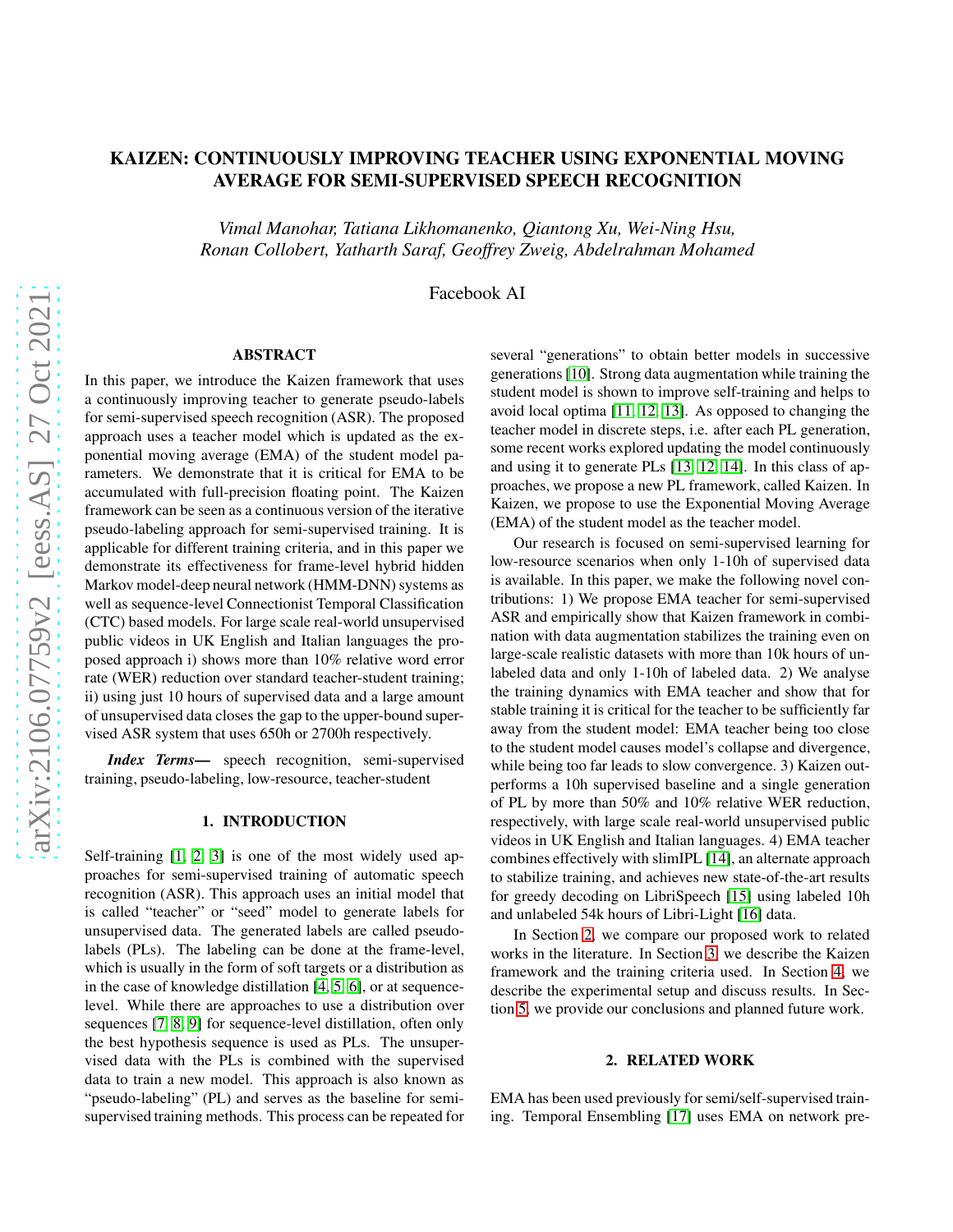dictions while in this work we apply it on the network parameters. Mean Teacher [\[18\]](#page-6-16) uses EMA on parameters and consistency cost for image recognition tasks. In this work, we generalize EMA teacher to use with sequence-level loss like Connectionist Temporal Classification (CTC) [\[19\]](#page-6-17) and on ASR tasks. BYOL [\[20\]](#page-6-18) showed that EMA teacher can be used for self-supervised learning without using negative examples while our work focuses on semi-supervised learning. Multiple iterations of PL along with strong data augmentation are shown to be superior to the single generation of PL [\[11,](#page-6-9) [12\]](#page-6-10). Work [\[13\]](#page-6-11) extends this to continuously train a single model and use the latest model state to generate new PLs. In [\[14\]](#page-6-12), this approach was found to be unstable and prone to divergence. slimIPL algorithm [\[14\]](#page-6-12) gets around this via a dynamic cache containing PLs generated from the older model states. Our proposed Kaizen framework is an alternative way of stabilizing the training when using a continuously updating teacher via EMA with a sufficiently large discount factor. Independently, a concurrent work [\[21\]](#page-6-19) proposed to use EMA teacher with CTC criterion and applied it to semisupervised ASR with 100s of hours of supervised data. In this work, we focus on the low resource scenario of 1-10hr of supervised data, and understanding the training dynamics with EMA teacher in this setting.

# 3. METHOD

#### <span id="page-1-0"></span>3.1. Kaizen: continuously improving teacher

The Kaizen framework consists of a pair of models – the teacher model and the student model – that are trained simultaneously. The student model is trained using standard gradient-based optimization. Let its parameters be  $\theta_t$  after t updates. The teacher model parameters  $\xi_t$  are updated every  $\Delta$  steps as the EMA of the student model parameters:

<span id="page-1-2"></span>
$$
\xi_t = (1 - \alpha)\xi_{t-\Delta} + \alpha\theta_t, \qquad t = n\Delta, n \in \mathbb{Z}^+, \quad (1)
$$

where  $\alpha$  is a discount factor. A higher  $\alpha$  discounts the older student models' parameters and gives more weight to the more recent student models' parameters.

In Kaizen framework, training progresses in 2 stages – *burn-in* and continuous PL. In the *burn-in* stage, the student model is trained using PLs from a previous seed model. In the continuous PL stage, the student model is trained using the PLs generated by the continuously updating teacher model.

The continuous PL stage can be described using a block diagram, Figure [1.](#page-1-1) The audio features  $x$  from an utterance in the unsupervised dataset is fed through both teacher and student neural network models. For the student model, the data is augmented on-the-fly using data augmentation approaches like SpecAugment [\[22\]](#page-6-20). The student network hidden activations are also randomly dropped using dropout [\[23\]](#page-6-21), while dropout is not applied on the teacher network. The resultant



<span id="page-1-1"></span>Fig. 1. Block diagram of the Kaizen framework.

outputs from the teacher and student models,  $\hat{y}$  and y respectively, are used to compute the loss  $\mathcal{F}(\hat{y}, y)$ . The gradients are backpropagated through the student network to update its parameters  $\theta_t$ . The gradients are not backpropagated through the teacher model, which instead is updated as EMA of the student model parameters with Eq. [\(1\)](#page-1-2). Supervised data can be used along with unsupervised data during training.

### 3.2. Exponential Moving Average (EMA)

EMA is more commonly described by  $\lambda = 1 - \alpha$ , a decay factor. However, we find the discount factor  $\alpha$  to be more intuitive to quantify the "distance" between the student model, which is also referred to as the online model, and its slow moving average (teacher model). The EMA model parameters can also be unrolled as a summation over student models after different number of updates, with each student model  $\theta_i$ contributing with a weight  $w_i$  to the summation:

$$
\xi_t = \sum_{i \le t} w_i \theta_i
$$
  
\n
$$
\triangleq \alpha \theta_t + (1 - \alpha) \alpha \theta_{t-\Delta} + \dots + (1 - \alpha)^n \alpha \theta_{t-n\Delta} + \dots
$$

Another useful quantity is the half-life  $\tau$  which is defined as:

<span id="page-1-4"></span>
$$
w_{t-\tau} = \frac{w_t}{2} \qquad \text{or} \qquad \tau = -\Delta \frac{\ln 2}{\ln \left(1 - \alpha\right)} \tag{2}
$$

Table [1](#page-1-3) shows the half-lives for some  $\alpha$  and  $\Delta$  values.

|        | $\alpha$ |    |      |
|--------|----------|----|------|
| 0.99   | 0.01     |    | 69   |
| 0.999  | 0.001    |    | 693  |
| 0.9999 | 0.0001   |    | 6931 |
| 0.999  | 0.001    | 10 | 6928 |
| 0.975  | 0.0025   | 10 | 2769 |

<span id="page-1-3"></span>**Table 1.** Half-lives for common values of  $\alpha$  and  $\Delta$ .

A larger  $\alpha$  or equivalently a small half-life results in the teacher model being "too close" to the student model. This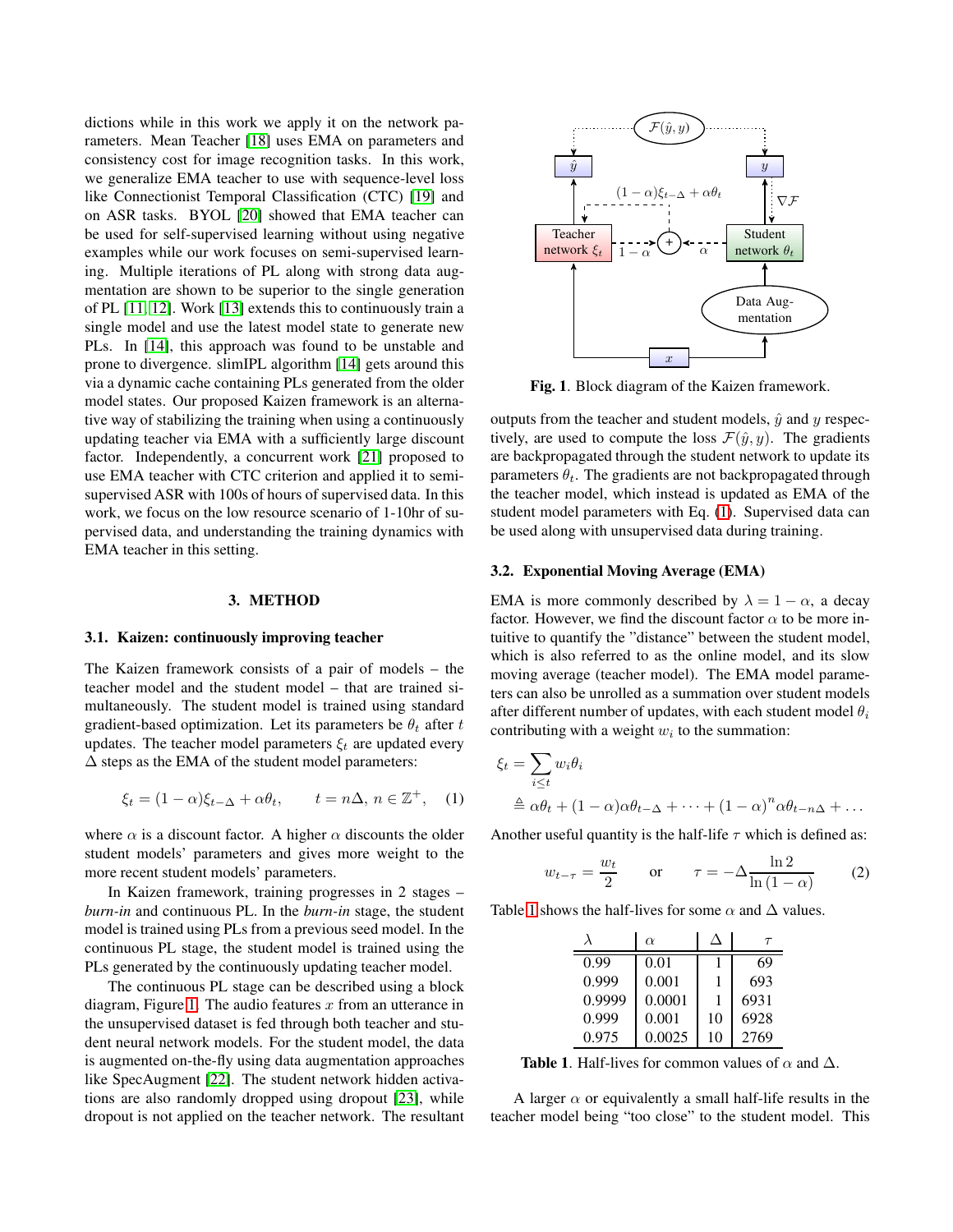can encourage the model to produce targets that are easier for the model to predict and also leads to the model "collapse" so that the model starts to predict just silence or  $CTC **blank**$ token. For  $\alpha = 1$  $\alpha = 1$  and  $\Delta = 1$  this is consistent<sup>1</sup> with the observed divergence in [\[14\]](#page-6-12) but is in contrast to the [\[13\]](#page-6-11) where the authors were able to train the model successfully. However, our setup is significantly different from the setup in [\[13\]](#page-6-11) because we have only 1-10 hours of supervised data.

A smaller  $\alpha$  gives smaller weight for the recent student model which results in more stable training. However, the teacher model is more static and this can lead to worse performance. We find that for better performance and stable training the half-life should be at least 1000 or higher.

In one extreme of  $\alpha = 0$ , the teacher model is not updated at all. This is equivalent to the single-stage PL a.k.a. teacherstudent training. In the other extreme of  $\alpha = 1$ , the teacher model is replaced with the student model every  $\Delta$  updates. This is equivalent to iterative PL (IPL) [\[12\]](#page-6-10). Kaizen thus provides a generalized framework for semi-supervised training that encompasses both single-stage PL as well as IPL.

# 3.3. Training criteria

The Kaizen framework can be used with different training criteria and modeling paradigms. In this paper, we investigate two modeling paradigms.

Hybrid HMM-DNN Hybrid hidden Markov model deep neural network (HMM-DNN) is the simplest paradigm where the neural network predicts context-dependent character (chenone) units [\[24\]](#page-6-22) at the frame-level. Here, we train the student network to minimize the Kullback-Leibler divergence [\[25\]](#page-6-23) between the teacher network's chenone posterior distribution  $\hat{y}$  and student network's chenone posterior distribution y,  $\mathcal{F}(\hat{y}, y; x) = \mathcal{D}(\hat{y} \parallel y)$ . This is similar to the case of standard teacher-student training. In our work, we take the top- $k$  posteriors from the teacher network to get at least  $0.99$ probability mass as done in [\[26\]](#page-7-0).

CTC In this paradigm, the neural network is trained with the sequence-level criterion of CTC. We train the student network by minimizing the conditional probability of the token sequence  $\hat{y}$  predicted by the teacher network,  $\mathcal{F}(\hat{y}, y; x) =$  $-\log p_{\theta}(\hat{y} | x)$ . In this work, we use greedy decoding as in [\[13,](#page-6-11) [14\]](#page-6-12) where the sequence  $\hat{y}$  is obtained by de-duplicating the output label sequence of the teacher model and removing the <blank> labels. Alternatively, a beam-search decoding can be used to obtain  $\hat{y}$ . However, this is computationally more expensive and we did not try it in the current work.

#### 3.4. Half-precision floating-point (fp16) training

When the models are in full-precision floating point (fp32) representation, the Kaizen framework is straightforward. However, when the models are trained with half-precision floating point (fp16) for efficiency, we found that it is critical that the EMA parameters are accumulated in fp32. This results in an extra copy of EMA parameters in fp32. Without this, there is a significant degradation relative to full fp32 training, and for some parameter settings it does no better than single generation of PL. This shows that high precision is essential to capture the small changes in the EMA model.

Note that the additional fp32 copy is only used for the EMA update step. After the update step of EMA parameters, it can be cast back to fp16 so that the forward pass through the teacher network is in fp16. This allows using 1.5 times larger batch size compared to fp32 without any loss in accuracy.

#### 4. EXPERIMENTS

# <span id="page-2-0"></span>4.1. Data Preparation

Public videos For training data, we use de-identified public videos with no personally identifiable information (PII) in UK English and Italian languages. In this paper, we simulate a low-resource scenario by limiting to a subset of 10h of supervised data, and a more extreme scenario with just 1h of supervised data in UK English. For both these languages, we use a much larger amount of unsupervised data consisting of 75k hours for UK English and 50k hours for Italian. As an upper-bound experiment, we compare with a supervised-only setting where we have 650h for UK English and 3,700h for Italian. The supervised data is augmented 3x with speed perturbation [\[27\]](#page-7-1). For evaluation, we use a 23h test set for UK English and 3 test sets for Italian – clean, noisy and extreme – which contain 24h, 24h and 45h of data, respectively. We use a separate 14h development set for hyper-parametertuning for both UK English and Italian. For UK English, we use transcripts corresponding to 650h plus an additional 13k hours of generic English video transcripts for n-gram language model (LM) training. For Italian, we use the transcripts from the same 3.7k hours for  $n$ -gram LM training.

LibriSpeech We also perform experiments using Libri-Light data [\[16\]](#page-6-14): 10h labeled Libri-Light subset and 54k hours of unlabeled audio plus LibriSpeech [\[15\]](#page-6-13) itself without labels. The standard LibriSpeech validation sets (*dev-clean* and *devother*) are used to tune all hyper-parameters, as well as to select the best models. Test sets (*test-clean* and *test-other*) are used only to report final word error rate (WER). All features are normalized to have zero mean and unit variance per input sequence before feeding them into the acoustic model. We report not only WER without an LM, but also WER obtained by a one-pass beam-search decoder [\[28\]](#page-7-2) leveraging a 4-gram word-level LM [\[29\]](#page-7-3) and further rescoring the beam of hypothesis with a strong Transformer LM [\[30\]](#page-7-4), following the procedure from [\[30\]](#page-7-4). The LMs here were trained on the official LibriSpeech language modeling data [\[15\]](#page-6-13).

To prepare public videos we use a time-delay neural network, bi-directional long short-term memory [\[31,](#page-7-5) [32\]](#page-7-6)

<span id="page-2-1"></span><sup>&</sup>lt;sup>1</sup>[\[14\]](#page-6-12) regularizes training via the dynamic cache while we do it via EMA.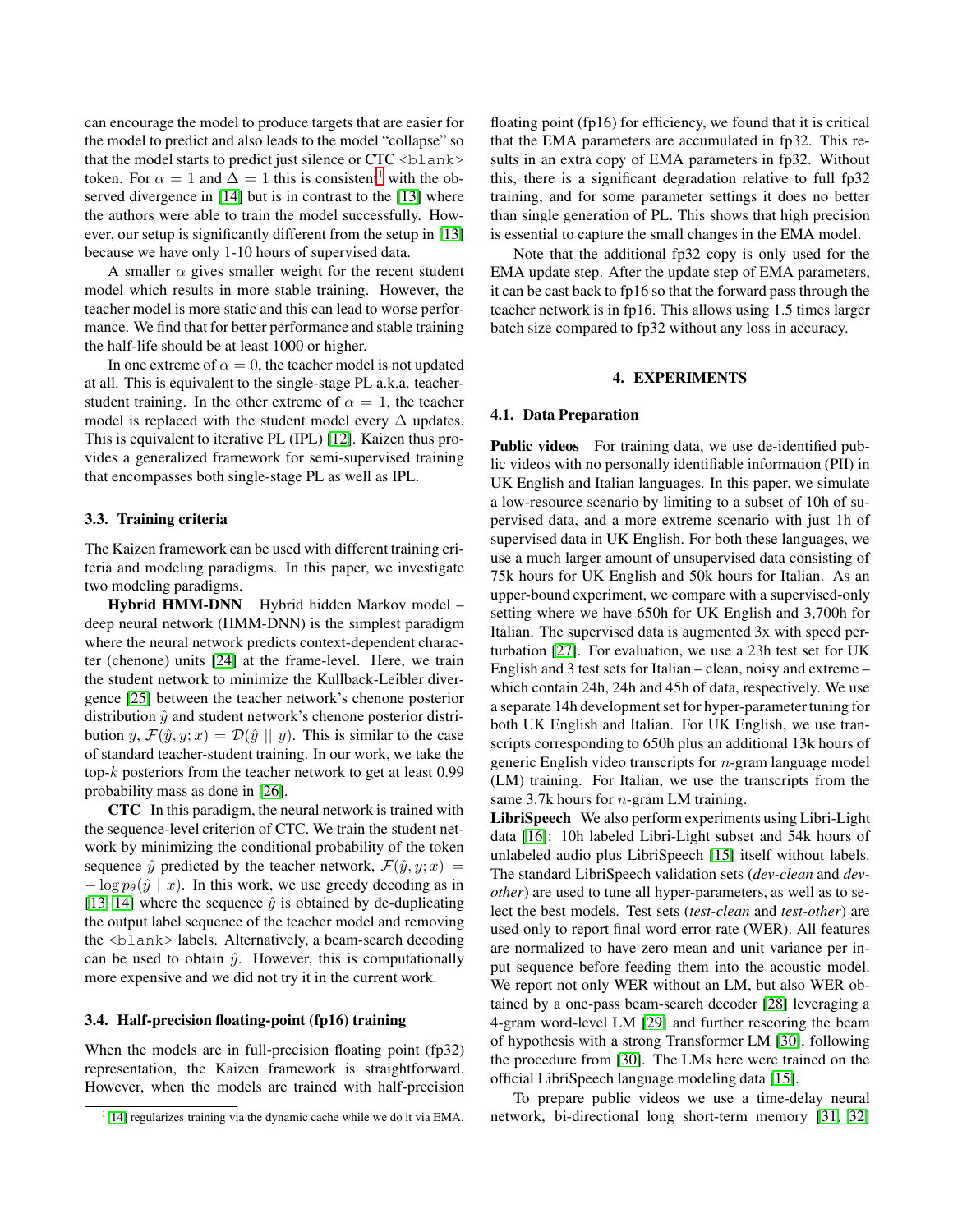(TDNN-BLSTM) model trained using flatstart lattice-free maximum mutual information (LF-MMI) [\[33,](#page-7-7) [34\]](#page-7-8) on the 10h supervised data. We refer to this as the alignment model and it was used to align and segment the labeled data into 10s segments for training. The unsupervised data was pre-processed using a voice activity detection model to select only speech segments of 45s maximum duration. These segments were then decoded using the alignment model to produce machine generated transcriptions which are used as PLs for *burn-in* stage of training. The same hybrid TDNN-BLSTM LF-MMI model is trained on 10h labeled Libri-Light data and is used to generate *burn-in* PLs with the 4-gram  $GB \setminus LV \setminus LS$ LM [\[12\]](#page-6-10) for all LibriSpeech training data.

#### 4.2. Model details

The input features to all the models are 80 dimensional Mel-scale log filterbank coefficients computed every 10ms over 25ms windows. Spectral masking (both frequency and time) is applied on-the-fly using SpecAugment except for the teacher model in Kaizen framework. The TDNN-BLSTM alignment model has 2 BLSTM [\[35\]](#page-7-9) layers with 640 hidden units in each recurrence direction and 3 TDNN layers [\[36,](#page-7-10) [37\]](#page-7-11) with 640 hidden units interleaved between input and first BLSTM layer, and between the 2 BLSTM layers. The modeling units are context-dependent bi-character units, each modeled with a 1-state HMM topology with state-tying done using context-dependency tree built using purely the text transcripts (no alignments) and silence inserted randomly between words as done in [\[38,](#page-7-12) [34\]](#page-7-8).

Public videos We investigate two modeling paradigms – hybrid HMM-DNN and CTC. For hybrid HMM-DNN paradigm, the modeling units are context-dependent tri-character units, each modeled with a 1-state HMM topology with state-tying done using a context-dependency tree build using statistics from the frame-level character alignments produced by the alignment model. For CTC paradigm, we use sentence-piece [\[39\]](#page-7-13) units. For both these paradigms, we use a 80M parameter neural network with a 2 VGG layers [\[40\]](#page-7-14) followed by 12 Transformer blocks (768 hidden units, 8 heads) [\[41\]](#page-7-15) following [\[42\]](#page-7-16). Each VGG layer sub-samples by 2 in the time-axes using max-pooling [\[43\]](#page-7-17), resulting in the model that outputs at a rate of 25Hz (40ms time step).

LibriSpeech Here we investigate only CTC paradigm using English alphabet letters as modeling units. The neural network strictly follows [\[14\]](#page-6-12): a 1-D convolution with kernel size 7 and stride 3 followed by 36 4-head Transformer blocks (768 hidden units, 4 heads), resulting in a 270M parameter model that outputs at a rate of 33.(3)Hz (30ms time step).

# 4.3. Training details

For 1h/10h of public videos data, the hybrid TDNN-BLSTM LF-MMI trained alignment model has lower WER than the 12-layer Transformer model trained using either crossentropy (CE) or CTC losses. For example, the dev results in Table [2](#page-4-0) for 10h supervised with CTC paradigm is significantly worse than the hybrid model. Thus the alignment model also serves as the supervised baseline. For LibriSpeech a hybrid model also outperforms a CTC model on 10h of supervised data, however the gap is small, see Table [5.](#page-4-1)

For the semi-supervised experiments we use only unsupervised data for both *burn-in* and continuous PL stages, having in total 150k/200k updates for public videos and 500k for LibriSpeech. During the *burn-in* updates (25k for public videos and 80k for LibriSpeech), we use the PLs produced by the baseline model. For public videos, EMA is accumulated only after 15k updates. This was found to not affect the performance on Librispeech; hence on Librispeech EMA was accumulated from the beginning. After the *burn-in* updates, we switch to using PLs from continuously updated teacher model (continuous PL stage). We follow the continuous PL stage with a fine-tuning stage where the final student model<sup>[2](#page-3-0)</sup> is fine-tuned on the supervised data only.

We use the Adam [\[44\]](#page-7-18) and Adagrad [\[45\]](#page-7-19) optimizer with mixed-precision [\[46\]](#page-7-20) training and gradient norm clipping at 10 and 1 for public videos and LibriSpeech, respectively. For the supervised LF-MMI baseline, we use a learning rate that rises from 1.25e-6 to 1.25e-4 in 500 updates and then reduces by a factor of 0.5 when the valid loss improvement is less than 1e-4 relative. We use distributed data-parallel training with batch of 40min of audio distributed across 4 GPUs. For semisupervised experiments with public videos, the total batch is 17.1h distributed across 64 GPUs and learning rate rises linearly for 7.5k updates to 1.5e-4 and decreases linearly to 0. For LibriSpeech, the total batch is 0.9h distributed across 16 GPUs and learning rate rises linearly for 64k updates to 0.03 and then is decayed by 2 once valid WER reaches the plateau. For fine-tuning stage, a learning rate rises linearly for 500 updates and decreases linearly until 10k updates and the number of GPUs is reduced to 2-4.

#### 4.4. Results

#### *4.4.1. Public videos*

Tables [2,](#page-4-0) [3](#page-4-2) and [4](#page-4-3) show WER results (including LM decoding) comparing standard PL, Kaizen and IPL on 10h UK English, 1h UK English and 10h Italian public videos setups. For Kaizen, we used  $\alpha = 0.0025, \Delta = 10$ . For IPL, we used  $\Delta = 1000$  for UK English and  $\Delta = 2000$  for Italian. We also use a hybrid model trained on 10h or 1h of supervised data as the baseline. The WER reductions (WERR) are reported relative to this baseline for all the models. We also report performance of an upper-bound model that is trained on all the

<span id="page-3-0"></span><sup>&</sup>lt;sup>2</sup>The final EMA teacher model is only slightly better than the final student model (0.2% absolute WER difference). Due to the small performance difference and for consistency with experiments not using EMA, we use the student model as the final model for fine-tuning.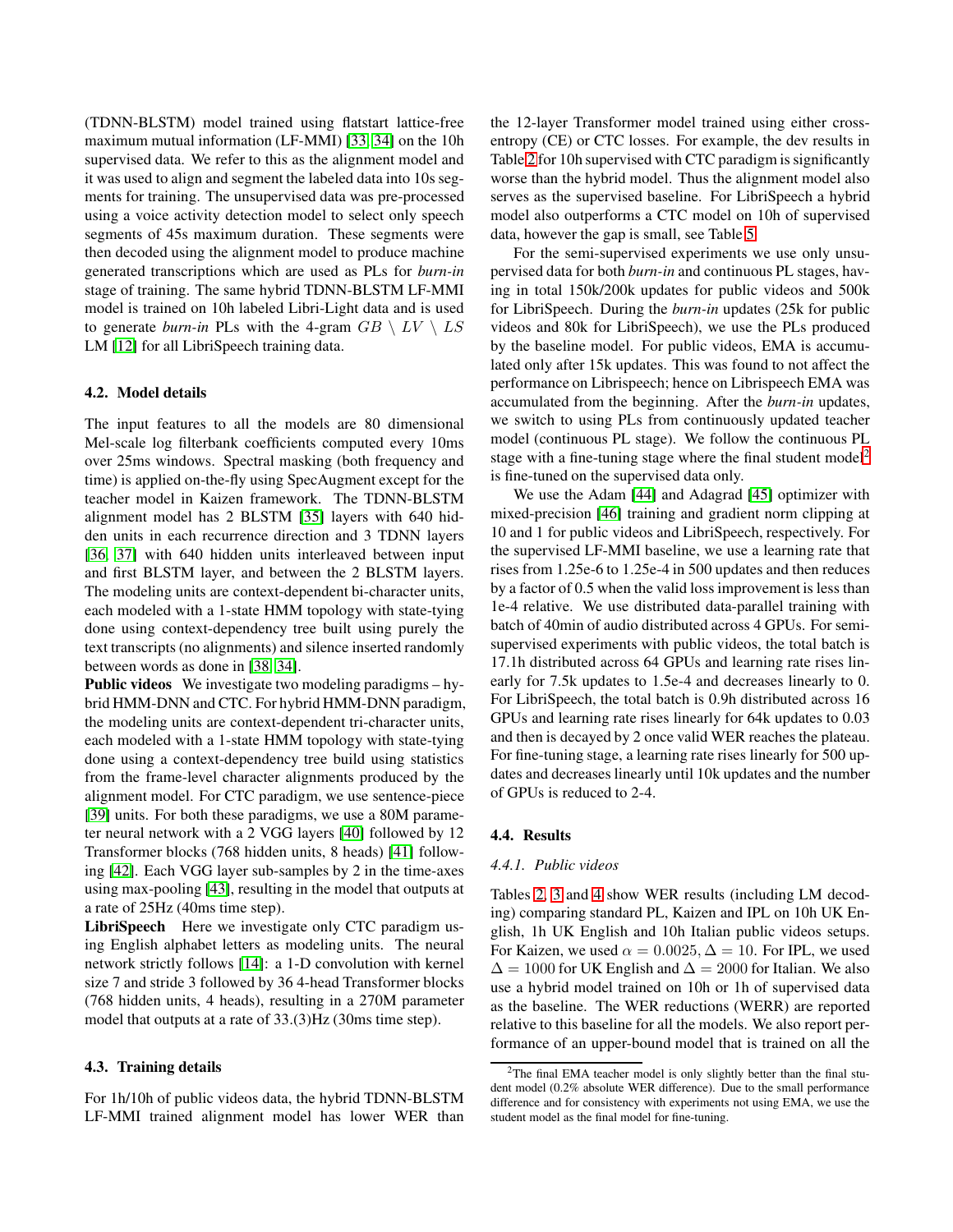supervised data that we have access to, i.e. 650h on UK English and 2.7k hours on Italian. On UK English setups, we show WER on dev and test sets. On Italian setup, we show WER on 3 test sets – clean, noisy and extreme.

| Model    | Paradigm   | dev  | test | WERR |
|----------|------------|------|------|------|
| 10h sup  | Hybrid     | 53.9 | 51.1 |      |
| 10h sup  | <b>CTC</b> | 74.4 |      |      |
| 650h sup | Hybrid     | 23.3 | 22.4 | 56.3 |
| PL.      | Hybrid     | 30.2 | 29.8 | 41.7 |
| Kaizen   | Hybrid     | 27.3 | 26.8 | 47.6 |
| PL.      | <b>CTC</b> | 26.2 | 25.5 | 50.2 |
| Kaizen   | <b>CTC</b> | 23.2 | 22.7 | 55.5 |
| IPL.     | <b>CTC</b> | 23.9 | 23.4 | 54.2 |

<span id="page-4-0"></span>Table 2. WERs on 10h UK English setup with 75k hours of unsupervised data.

| Model    | Paradigm   | dev  | test | <b>WERR</b> |
|----------|------------|------|------|-------------|
| 1h sup   | Hybrid     | 81.1 | 79.9 |             |
| 650h sup | Hybrid     | 23.3 | 22.4 | 72.0        |
| PL.      | Hybrid     | 64.6 | 62.3 | 22.0        |
| Kaizen   | Hybrid     | 53.4 | 53.0 | 33.7        |
| PI.      | <b>CTC</b> | 55.3 | 54.8 | 31.4        |
| Kaizen   | <b>CTC</b> | 37.2 | 35.3 | 55.8        |
| IPL.     | <b>CTC</b> | 37.9 | 36.7 | 54.1        |

<span id="page-4-2"></span>Table 3. WERs on 1hr UK English setup with 75k hours of unsupervised data.

| Model          | clean | noisy | extreme | WERR |
|----------------|-------|-------|---------|------|
| 10h sup Hybrid | 39.7  | 43.9  | 60.4    |      |
| $2700h$ sup    | 9.3   | 11.8  | 17.2    | 73.8 |
| PI.            | 13.2  | 17.2  | 26.3    | 61.4 |
| Kaizen         | 11.5  | 14.6  | 21.8    | 67.2 |
| IPL.           | 11.5  | 14.6  | 21.8    | 67.2 |

<span id="page-4-3"></span>Table 4. WERs on 10hr Italian setup with 50k hours of unsupervised data. If not stated all models are CTC-based.

We can see from the results that Kaizen outperforms PL by more than 10% relative on all the setups for both hybrid HMM-DNN and CTC paradigms while Kaizen is similar to or slightly better than IPL. On both UK English and Italian languages, using just 10h of supervised data and a large amount of unsupervised data we close the gap to the upperbound ASR system that uses 650h or 2.7k hours, respectively.

# *4.4.2. LibriSpeech*

Table [5](#page-4-1) shows WER results comparing Kaizen and other methods. We use a hybrid model and a CTC model trained on 10h of supervised data only as the baseline. Kaizen

 $(\alpha = 10^{-4}, \Delta = 1)$  demonstrates similar performance to slimIPL [\[14\]](#page-6-12) (cache = 1000,  $p = 0.1$ ), while a combination of slimIPL and Kaizen together ( $\alpha = 10^{-3}, \Delta = 1$ , cache = 1000,  $p = 0.1$ ) achieves better performance than individual approaches. Moreover, the combination achieves a new stateof-the-art result for the greedy decoding and almost closes the gap with state-of-the-art self-supervised methods [\[47,](#page-7-21) [48\]](#page-7-22) for decoding with a language model.

| Model          | LM                 | dev   |       | test  |       |
|----------------|--------------------|-------|-------|-------|-------|
|                |                    | clean | other | clean | other |
| 10h sup Hybrid | 4-gram             | 15.9  | 37.2  | 16.6  | 38.2  |
|                | $LV$ \<br>LS<br>GВ | 15.1  | 36.3  | 15.9  | 37.1  |
| 10h sup $[14]$ | 4-gram             | 18.8  | 39.3  | 19.6  | 39.7  |
| $w2v 2.0$ [47] |                    | 6.3   | 9.8   | 6.3   | 10.0  |
|                | Transformer        | 2.4   | 4.8   | 2.6   | 4.9   |
| HUBERT [48]    |                    | 6.8   | 9.6   | 6.7   | 9.9   |
|                | Transformer        | 2.2   | 4.3   | 2.4   | 4.6   |
| slimIPL        |                    | 5.5   | 9.4   | 5.6   | 9.9   |
|                | Transformer        | 2.6   | 5.4   | 3.2   | 6.1   |
| Kaizen         |                    | 5.4   | 9.5   | 5.5   | 10.1  |
|                | Transformer        | 2.5   | 5.3   | 3.0   | 6.0   |
| Kaizen+slimIPL |                    | 5.1   | 8.2   | 5.1   | 8.8   |
|                | Transformer        | 2.4   | 4.9   | 2.9   | 5.5   |

<span id="page-4-1"></span>Table 5. LibriSpeech WERs for supervised baselines and different semi/self-supervised methods trained on Libri-Light, 10h labeled and 54k hours unlabeled data. If not stated all models are CTC-based.

# *4.4.3. Effect of EMA parameters*

In this section, we study the effect of two EMA parameters – the discount factor  $\alpha$  and update frequency  $\Delta$ . We do this investigation on the UK English videos dataset in the hybrid HMM-DNN paradigm. The stability of training depends on the distance between teacher and student models, which for Kaizen is quantified using half-life, Eq. [\(2\)](#page-1-4).

The plots in Figures [2,](#page-5-2) [3](#page-5-3) and [4](#page-5-4) show the WER on UK English 10 hours supervised setup (fine-tuning stage is not included) as a function of number of training hours for various training runs. For each training run, the point where the model switches to using the continuously generated PLs is marked with a solid circle.

Figure [2](#page-5-2) shows various training runs with  $\Delta = 1$  and  $\alpha \in$ {0.1, 0.01, 0.001, 0.0001}. We see that the model diverges very quickly when  $\alpha = 0.1$  ( $\tau = 7$ ). The model training gets more stable progressively as we increase the  $\alpha$  value towards the most stable 0.0001 ( $\tau = 6931$ ).

Figure [3](#page-5-3) demonstrates the effect of EMA update frequency  $\Delta$ . For  $\alpha = 0.001$ , there is divergence with  $\Delta = 1$  $(\tau = 693)$ , but the training is stable and WER improves continuously with  $\Delta = 10 (\tau = 6928)$ . For higher value of  $\alpha$  like 0.1 or 0.25 where half-life is less than 10 if  $\Delta = 1$ , the training diverges almost immediately as seen for  $\alpha = 0.1, \Delta = 1$ .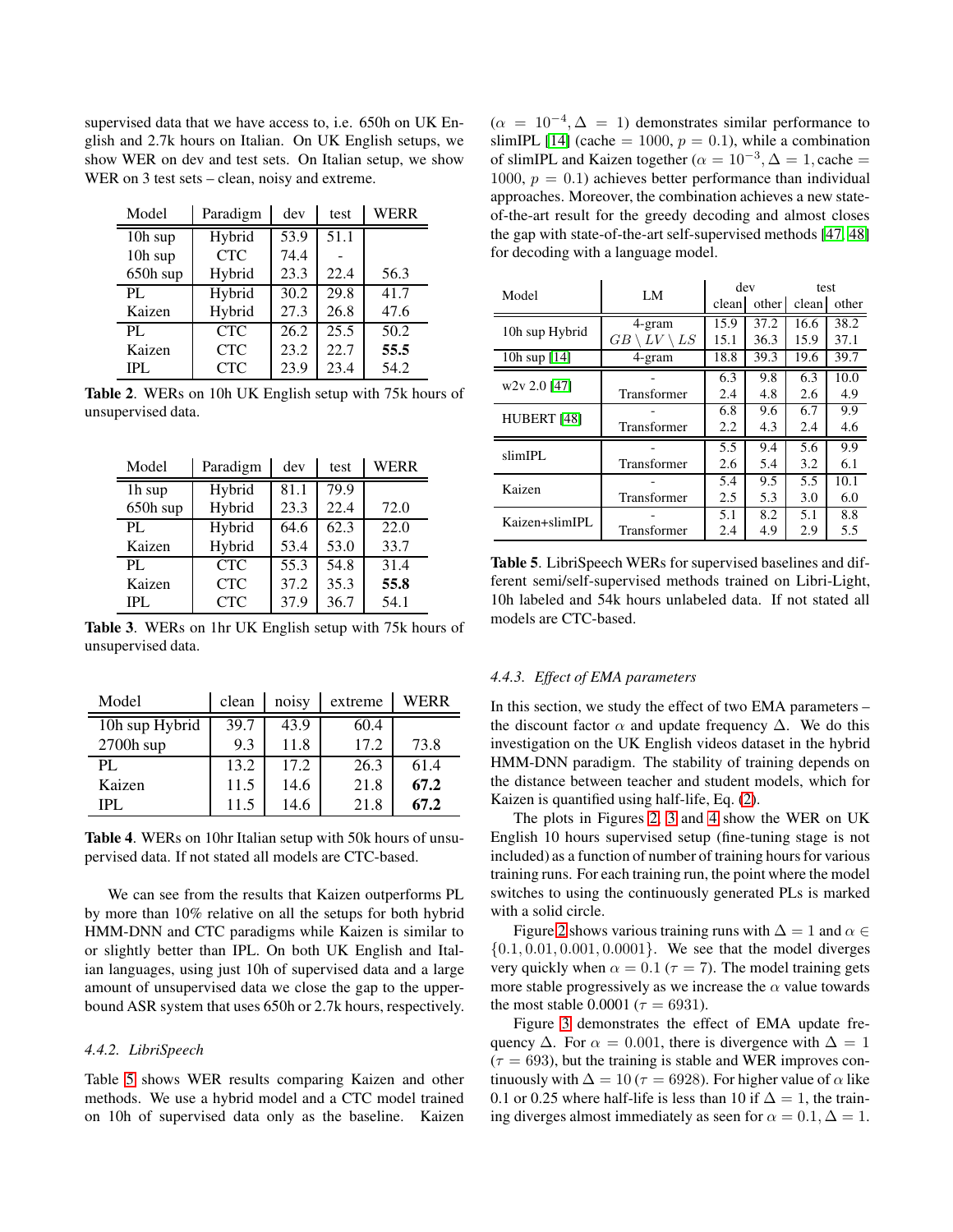

<span id="page-5-2"></span>Fig. 2. Effect of EMA discount factor  $\alpha$ .

But even with such  $\alpha$ , the training is stable if  $\Delta$  is increased to 1000 as seen for  $\alpha = 0.25, \Delta = 1000$  ( $\tau = 2409$ ). We find that the post-fine-tuning model performance is also similar for similar half-life values.



<span id="page-5-3"></span>Fig. 3. Effect of EMA update frequency  $\Delta$ .

Figure [4](#page-5-4) compares the basic Kaizen case of  $\alpha$ 0.00025,  $\Delta = 1$  with IPL ( $\alpha = 1, \Delta \in \{100, 1000, 10000\}$ ). We see that with  $\Delta = 100$ , IPL diverges very soon after switching to using continuously generated PLs. Increasing  $\Delta$  stabilizes it as seen with  $\Delta = 1000$  where the divergence happens only after training on 1M hours. Using a much larger ∆ value of 10000 (for batch size of 17.1h and dataset of 75k hours, this is 171k hours = 2.8 epochs), the model trains stably but improves more slowly. Using typical Kaizen parameters of  $\alpha = 0.00025$ ,  $\Delta = 1$  ( $\tau = 2772$ ), the training is stable while also showing better WER after 2M hours.

These results show that the model training is not stable unless the distance between teacher and student models is sufficiently large (half-life of more than 2000). Smaller distances i.e. smaller half-lives lead to "collapse" and WER degrades rapidly. In particular, we find that for updating the model continuously  $\Delta = 1$  as in [\[13\]](#page-6-11) requires a small EMA discount factor to discount most recent student models. We also tried to mix-in some supervised data such that 10% of data in each epoch is supervised. This did not help stability. We hypothesize that this is partly due to our supervised dataset being very small in the order of 1-10h. Further experiments with larger supervised datasets are needed in the future to confirm this.



<span id="page-5-4"></span>Fig. 4. Comparing IPL and Kaizen.

#### <span id="page-5-1"></span>5. CONCLUSIONS AND FUTURE WORK

We introduce the Kaizen framework for semi-supervised training that uses a continuously improving teacher model to generate pseudo-labels. The teacher model is updated as the exponential moving average of the student model. The proposed framework is shown as a generalization of PL and IPL. We analyzed the effect of the EMA parameters and showed that the distance between the teacher and student models is the key for effective and stable training. A small EMA half-life leads to collapse of the model and poor performance, while too large half-life leads to slow improvement. We showed that the proposed approach gives more than 10% WERR over standard teacher-student training and performs comparatively to IPL on public videos dataset in UK English and Italian languages. We also demonstrated that Kaizen can be combined with slimIPL to achieve new state-of-the-art result for the greedy decoding and further close the gap with state-ofthe-art self-supervised methods for decoding with an LM on LibriSpeech with 10h of labeled and 54k unlabeled data.

## 5.1. Future Work

This work has explored Kaizen for Hybrid HMM-DNN and CTC based models, and we plan to explore this further for sequence-to-sequence models like RNN-T. Preliminary experiments also show that scheduling EMA parameters is promising. Using larger discount factor in the beginning of training allows the teacher to forget the history and benefit from the fast improving student in the beginning. The discount factor can be later reduced to make the training more stable. While current work has shown applicability in lowresource scenario, we plan to further expand it to higher resource settings that have 100s to 1000s of hours of supervised data. The proposed approach naturally fits into online training of ASR models.

#### 6. REFERENCES

<span id="page-5-0"></span>[1] George Zavaliagkos and Thomas Colthurst, "Utilizing untranscribed training data to improve performance," in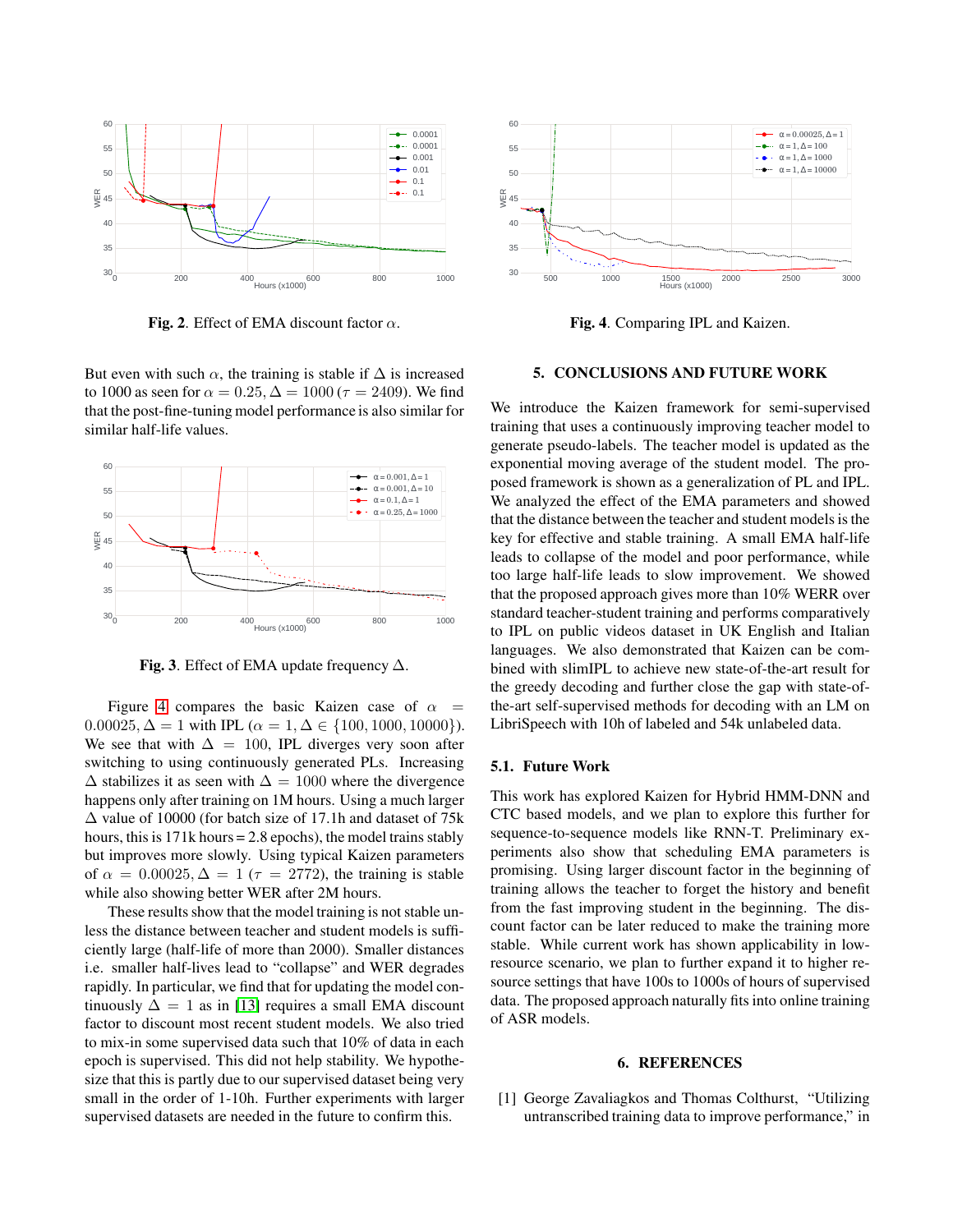*DARPA Broadcast News Transcription and Understanding Workshop*, 1998.

- <span id="page-6-0"></span>[2] Samuel Thomas, Michael L. Seltzer, Kenneth Church, and Hynek Hermansky, "Deep neural network features and semi-supervised training for low resource speech recognition," in *Proc. ICASSP*, 2013, pp. 6704–6708.
- <span id="page-6-2"></span><span id="page-6-1"></span>[3] Jacob Kahn, Ann Lee, and Awni Hannun, "Self-training for end-to-end speech recognition," in *ICASSP*, 2020.
- [4] Cristian Buciluundefined, Rich Caruana, and Alexandru Niculescu-Mizil, "Model compression," in *Proceedings of the 12th ACM SIGKDD*, 2006.
- <span id="page-6-3"></span>[5] Lei Jimmy Ba and Rich Caruana, "Do deep nets really need to be deep?," in *NIPS*, Cambridge, MA, USA, 2014, MIT Press.
- <span id="page-6-4"></span>[6] Geoffrey Hinton, Oriol Vinyals, and Jeffrey Dean, "Distilling the knowledge in a neural network," in *NIPS Deep Learning and Representation Learning Workshop*, 2015.
- <span id="page-6-5"></span>[7] Jeremy HM Wong and Mark Gales, "Sequence studentteacher training of deep neural networks," in *Interspeech*, 2016.
- <span id="page-6-6"></span>[8] Vimal Manohar, Hossein Hadian, Daniel Povey, and Sanjeev Khudanpur, "Semi-supervised training of acoustic models using lattice-free mmi," in *ICASSP*, 2018.
- <span id="page-6-7"></span>[9] Wei-Ning Hsu, Ann Lee, Gabriel Synnaeve, and Awni Hannun, "Semi-supervised speech recognition via local prior matching," *arXiv preprint arXiv:2002.10336*, 2020.
- <span id="page-6-8"></span>[10] Frank Wessel and Hermann Ney, "Unsupervised training of acoustic models for large vocabulary continuous speech recognition," *IEEE Transactions on Speech and Audio Processing*, vol. 13, no. 1, pp. 23–31, 2004.
- <span id="page-6-9"></span>[11] Daniel S Park, Yu Zhang, Ye Jia, Wei Han, Chung-Cheng Chiu, Bo Li, Yonghui Wu, and Quoc V Le, "Improved noisy student training for automatic speech recognition," in *Interspeech*, 2020.
- <span id="page-6-10"></span>[12] Qiantong Xu, Tatiana Likhomanenko, Jacob Kahn, Awni Hannun, Gabriel Synnaeve, and Ronan Collobert, "Iterative pseudo-labeling for speech recognition," in *Interspeech*, 2020.
- <span id="page-6-11"></span>[13] Yang Chen, Weiran Wang, and Chao Wang, "Semisupervised ASR by End-to-end Self-training," in *Interspeech*, 2020.
- <span id="page-6-12"></span>[14] Tatiana Likhomanenko, Qiantong Xu, Jacob Kahn, Gabriel Synnaeve, and Ronan Collobert, "slimipl: Language-model-free iterative pseudo-labeling," in *Interspeech*, 2021.
- <span id="page-6-13"></span>[15] Vassil Panayotov, Guoguo Chen, Daniel Povey, and Sanjeev Khudanpur, "Librispeech: an asr corpus based on public domain audio books," in *ICASSP*, 2015.
- <span id="page-6-14"></span>[16] Jacob Kahn, Morgane Rivière, Weiyi Zheng, Evgeny Kharitonov, Qiantong Xu, et al., "Libri-light: A benchmark for asr with limited or no supervision," in *ICASSP*, 2020.
- <span id="page-6-15"></span>[17] Samuli Laine and Timo Aila, "Temporal ensembling for semi-supervised learning," *arXiv preprint arXiv:1610.02242*, 2016.
- <span id="page-6-16"></span>[18] Antti Tarvainen and Harri Valpola, "Mean teachers are better role models: Weight-averaged consistency targets improve semi-supervised deep learning results," *Advances in Neural Information Processing Systems*, vol. 30, 2017.
- <span id="page-6-17"></span>[19] Alex Graves, Santiago Fernández, and Faustino Gomez, "Connectionist temporal classification: Labelling unsegmented sequence data with recurrent neural networks," in *ICML*, 2006.
- <span id="page-6-18"></span>[20] Jean-Bastien Grill et al., "Bootstrap your own latent - a new approach to self-supervised learning," in *Advances in Neural Information Processing Systems*, 2020, vol. 33, pp. 21271–21284.
- <span id="page-6-19"></span>[21] Yosuke Higuchi, Niko Moritz, Jonathan Le Roux, and Takaaki Hori, "Momentum Pseudo-Labeling for Semi-Supervised Speech Recognition," 2021.
- <span id="page-6-20"></span>[22] Daniel S Park, William Chan, Yu Zhang, Chung-Cheng Chiu, Barret Zoph, Ekin D Cubuk, and Quoc V Le, "Specaugment: A simple data augmentation method for automatic speech recognition," in *Interspeech*, 2019.
- <span id="page-6-21"></span>[23] Nitish Srivastava, Geoffrey Hinton, Alex Krizhevsky, Ilya Sutskever, and Ruslan Salakhutdinov, "Dropout: a simple way to prevent neural networks from overfitting," *The journal of machine learning research*, vol. 15, no. 1, pp. 1929–1958, 2014.
- <span id="page-6-22"></span>[24] Duc Le, Xiaohui Zhang, Weiyi Zheng, Christian Fügen, Geoffrey Zweig, and Michael L Seltzer, "From senones to chenones: Tied context-dependent graphemes for hybrid speech recognition," *ASRU*, 2019.
- <span id="page-6-23"></span>[25] Solomon Kullback and Richard A Leibler, "On information and sufficiency," *The annals of mathematical statistics*, vol. 22, no. 1, pp. 79–86, 1951.